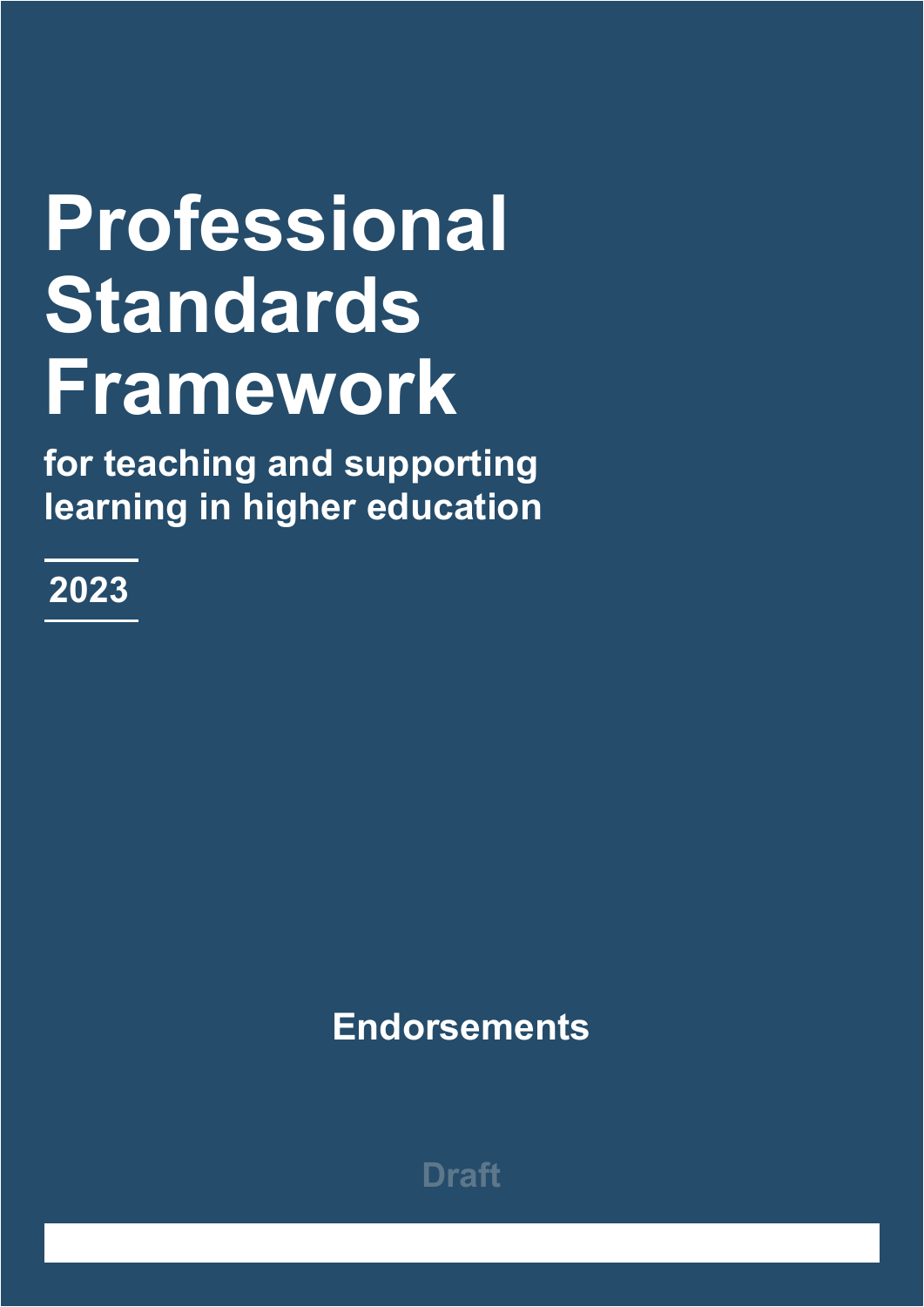# **Purpose of the Professional Standards Framework:**

- Provides a benchmark for Professional Values, Core Knowledge and Areas of Activity that constitute higher education in local and global contexts.
- Demonstrates to all stakeholders the professionalism that colleagues and institutions bring to facilitating and supporting learning.
- Recognises the variety and quality of practice that facilitates and supports learning.
- Fosters critically evaluative, reflective and evidence-informed approaches to teaching and supporting learning in diverse academic and/or professional settings.
- Enables individuals who undertake a wide variety of roles to review their practice in facilitating and supporting learning, as a focus for continuing professional development.
- Enables institutions to support enhancement of practice in teaching and supporting learning, and the initial and continuing professional development of all relevant colleagues.
- Provides a structure through which individuals and institutions may gain formal recognition for high quality approaches that facilitate and support learning.

Individuals wishing to use this Framework to apply for Fellowship will need to refer to Advance HE guidance for applicants.

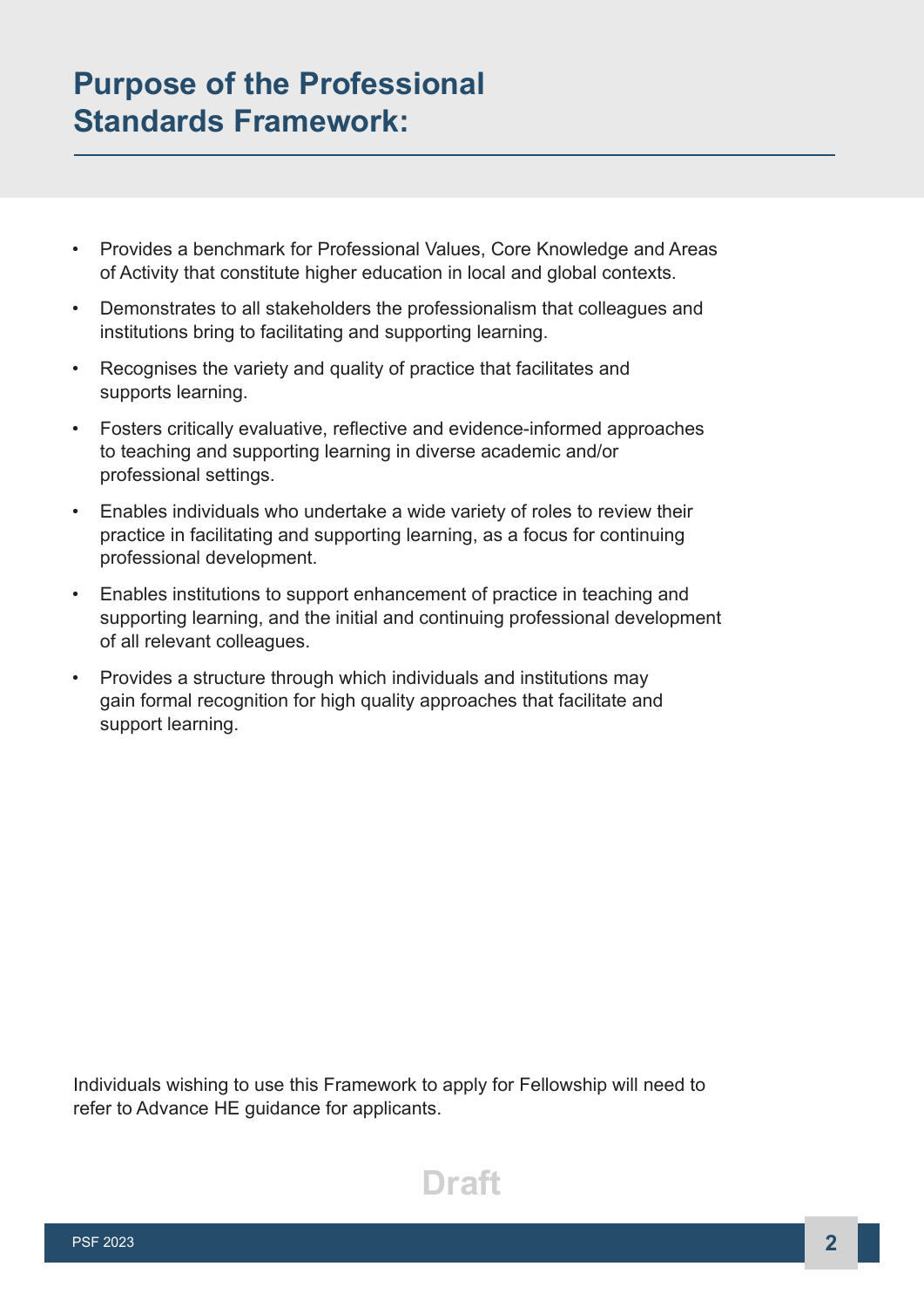The Framework comprises three interrelated and integrated components:

# **• Three Critical Strands**

each represent fundamental aspects of practice which are entwined in all aspects of the framework: Inclusion, Context and Effectiveness.

### **• Three sets of Dimensions\***

define the fifteen Professional Values, Core Knowledge and Areas of Activity which are integral to practice that enables and supports learning.

# **• Four sets of Descriptors\***

each present a standard against which individuals evidence their practice in relation to the Dimensions, selecting the Descriptor that best reflects their professional practice and the scope of their influence.

\* Each set of Dimensions and Descriptors has its own introductory statement which is integral to that component of the Framework.

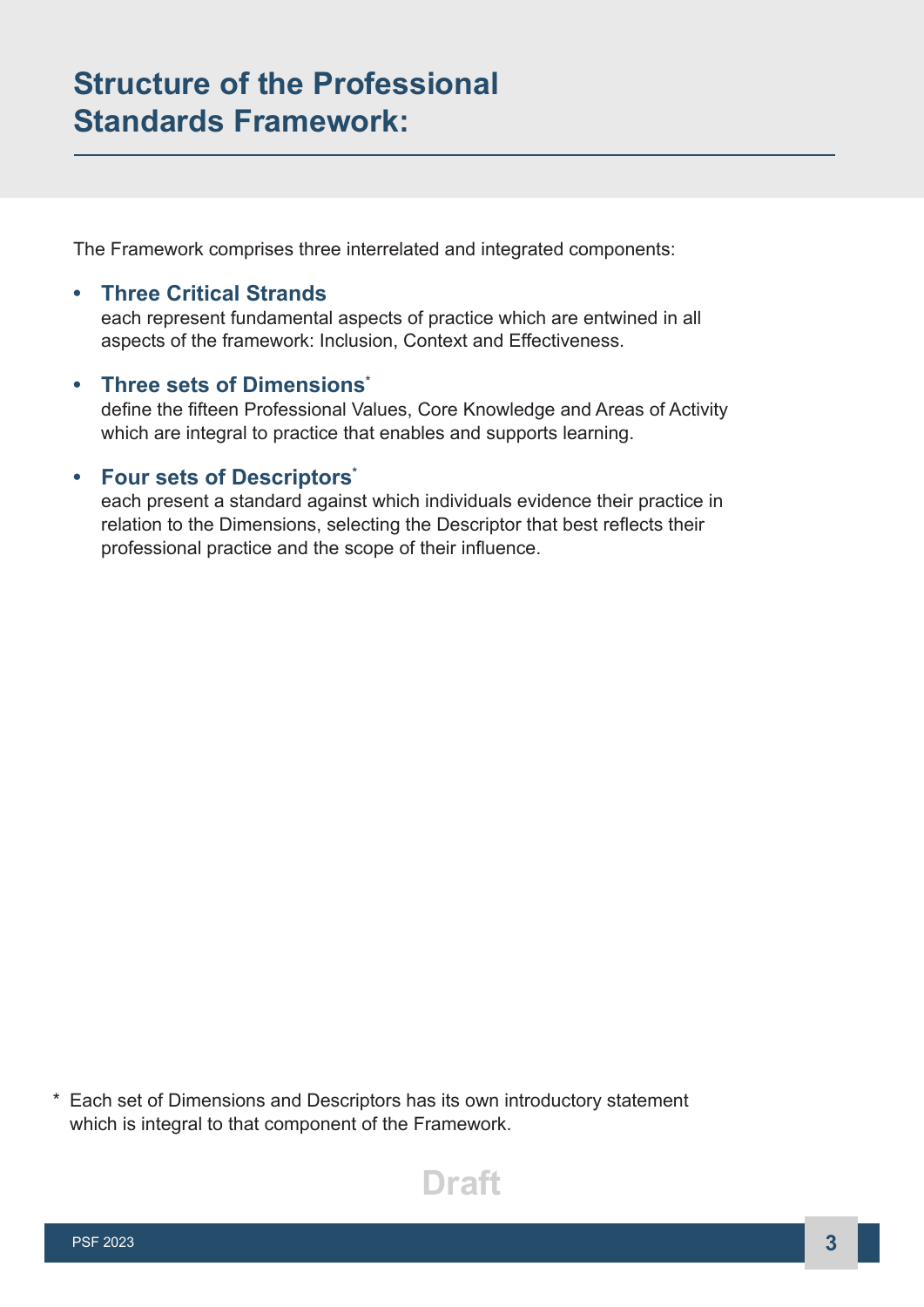The following critical strands thread through every aspect of the Framework.

### **Inclusion**

In every aspect of practice, commitment and action to support equity of opportunities for all learners are essential. Although the context of learning and an individual's scope of responsibilities and influence may vary, opportunities to enhance inclusion remain essential.

### **Context**

The context of learning plays a critical role in each individual's practice. Higher education contexts are highly varied and diverse. It is important to acknowledge and consider how best to select and apply approaches to support learning in each context.

# **Effectiveness**

Critical evaluation of practice is fundamental to effectiveness. This supports: identification of successful approaches and those requiring development; positive learner outcomes and more widely, the identification, enhancement and dissemination of high quality practice.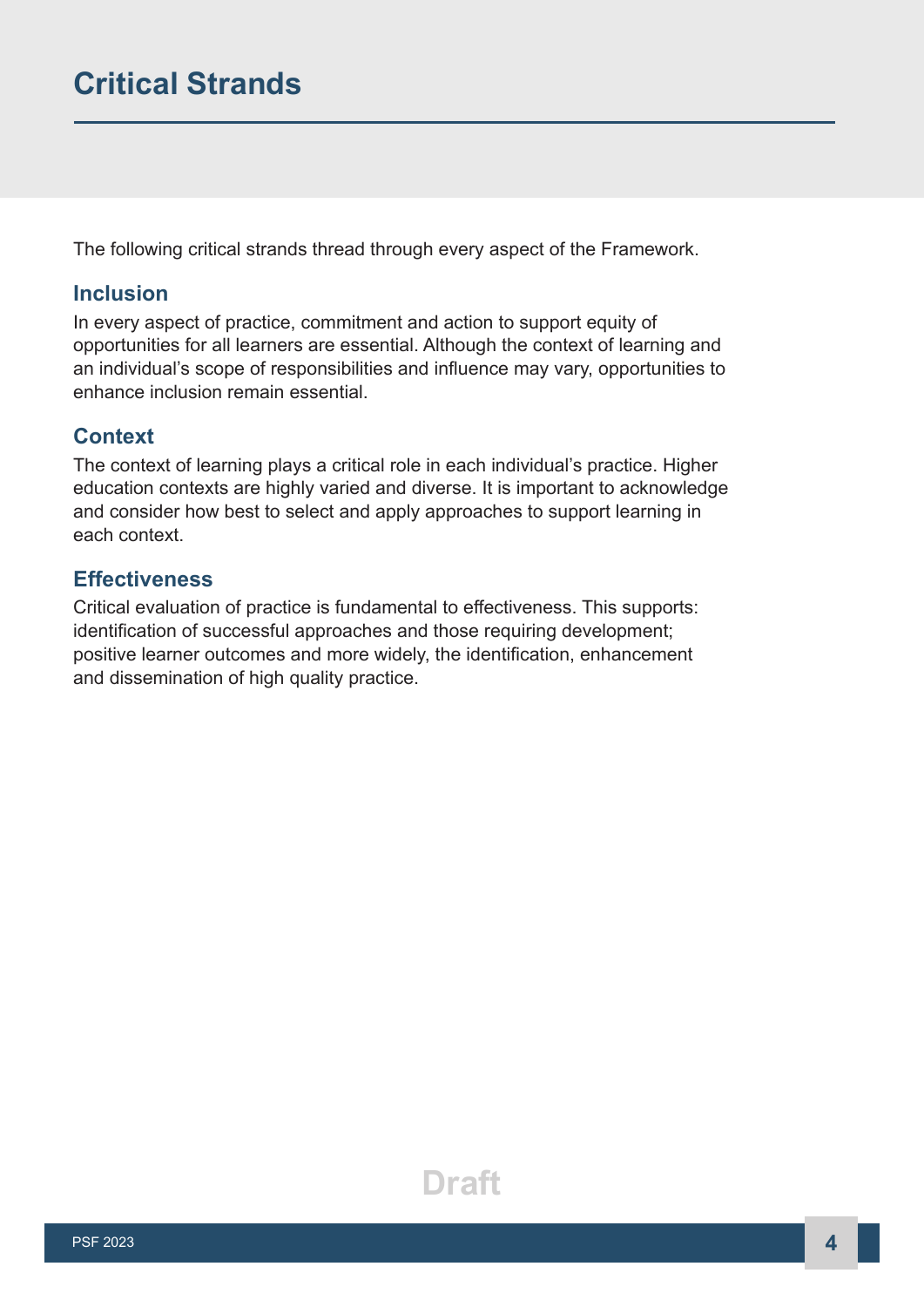# **What are Dimensions?**

Dimensions are statements, arranged into three sets: **Professional Values**, **Core Knowledge** and **Areas of Activity**, which are integrated in practice.

### **Five Professional Values**

underpin all Core Knowledge and Areas of Activity. They act as the foundation for effective, inclusive practice to facilitate and support learning in higher education.

#### **Five Core Knowledge**

informed by the Professional Values, represent the key areas of knowledge required to undertake the Areas of Activity, enabling effective facilitation and support of learning in higher education.

#### **Five Areas of Activity**

informed by the Professional Values and Core Knowledge, show the critical activities that support delivery of effective and inclusive practice.

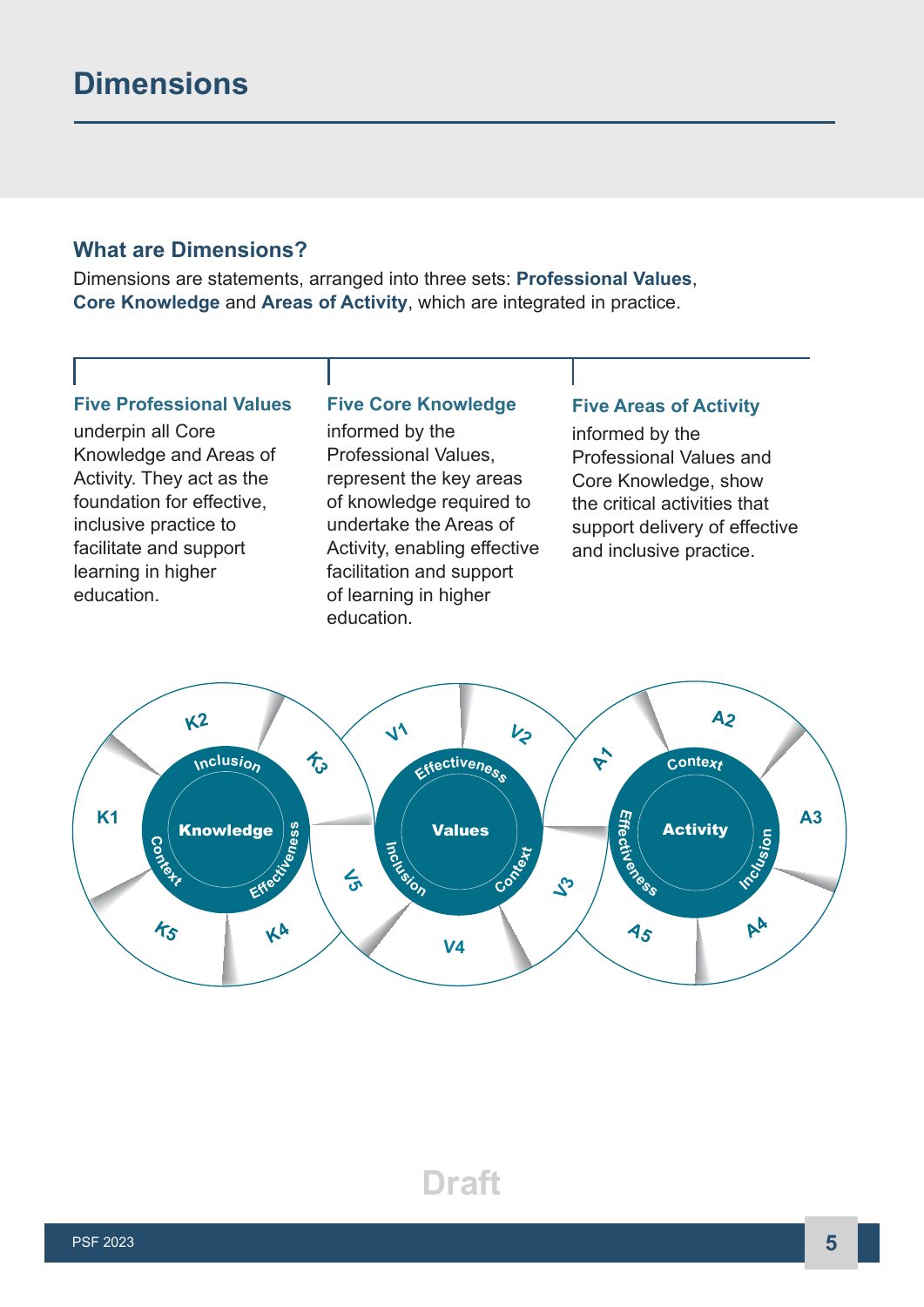# **Dimensions: Professional Values**

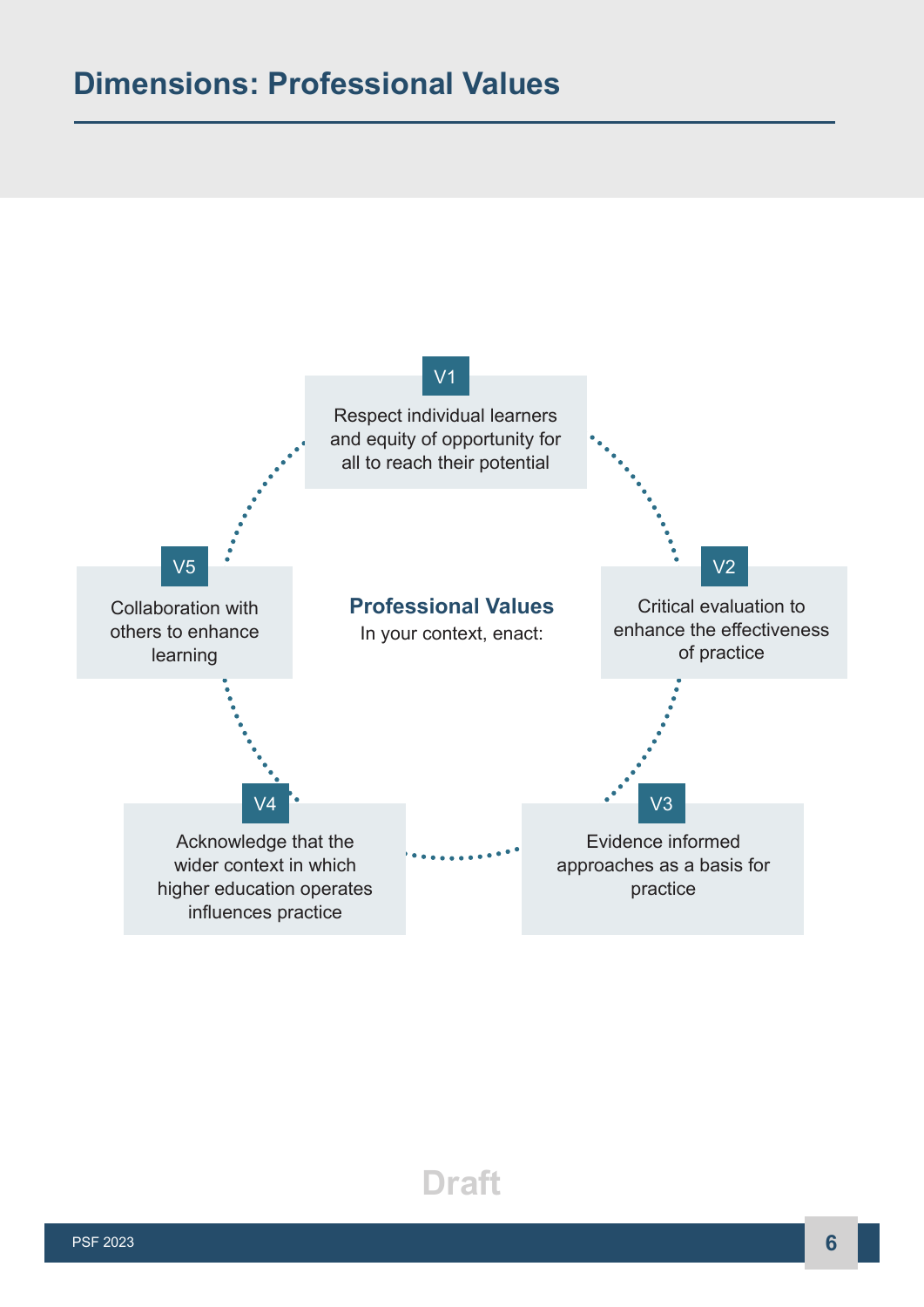# **Dimensions: Core Knowledge**

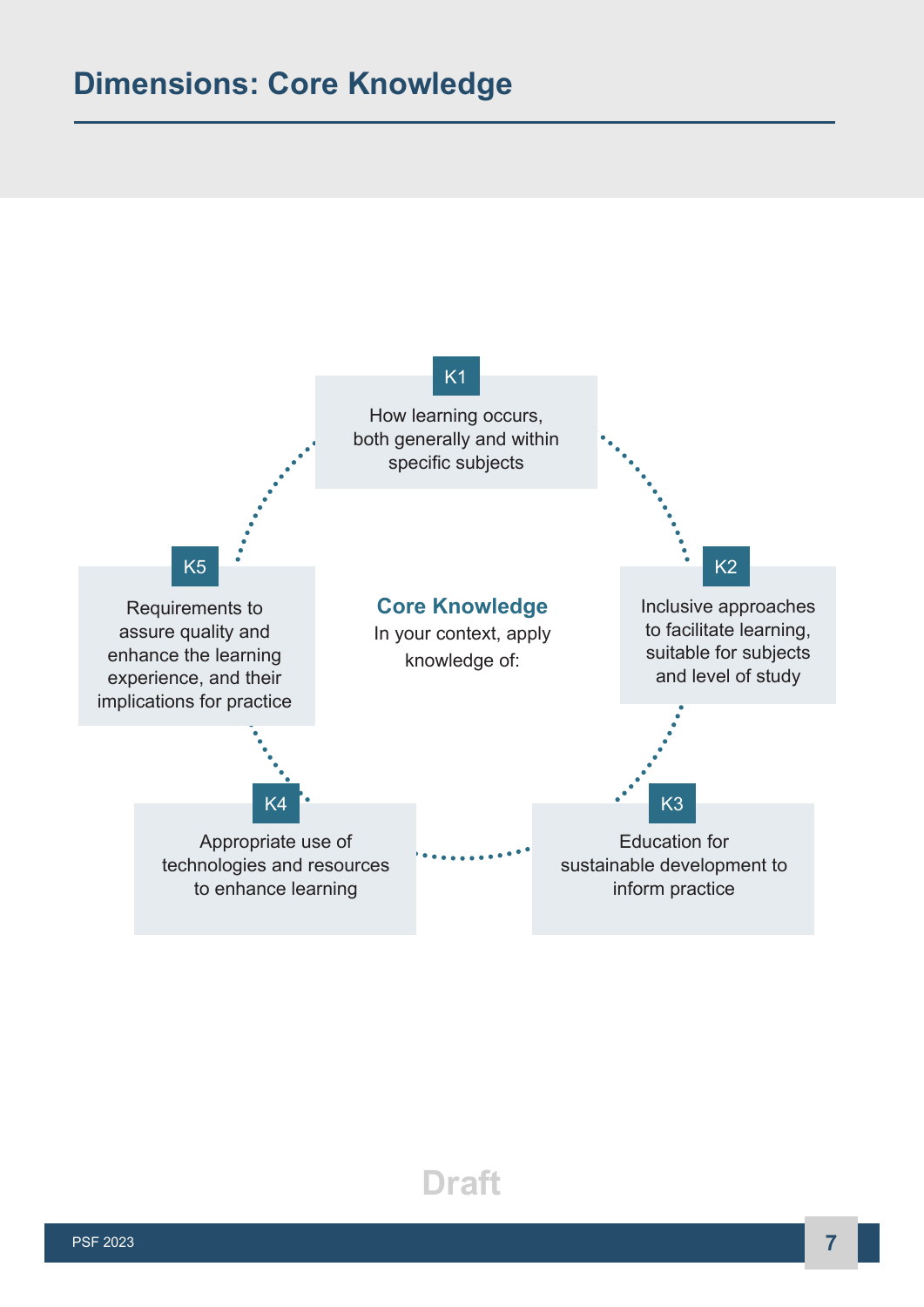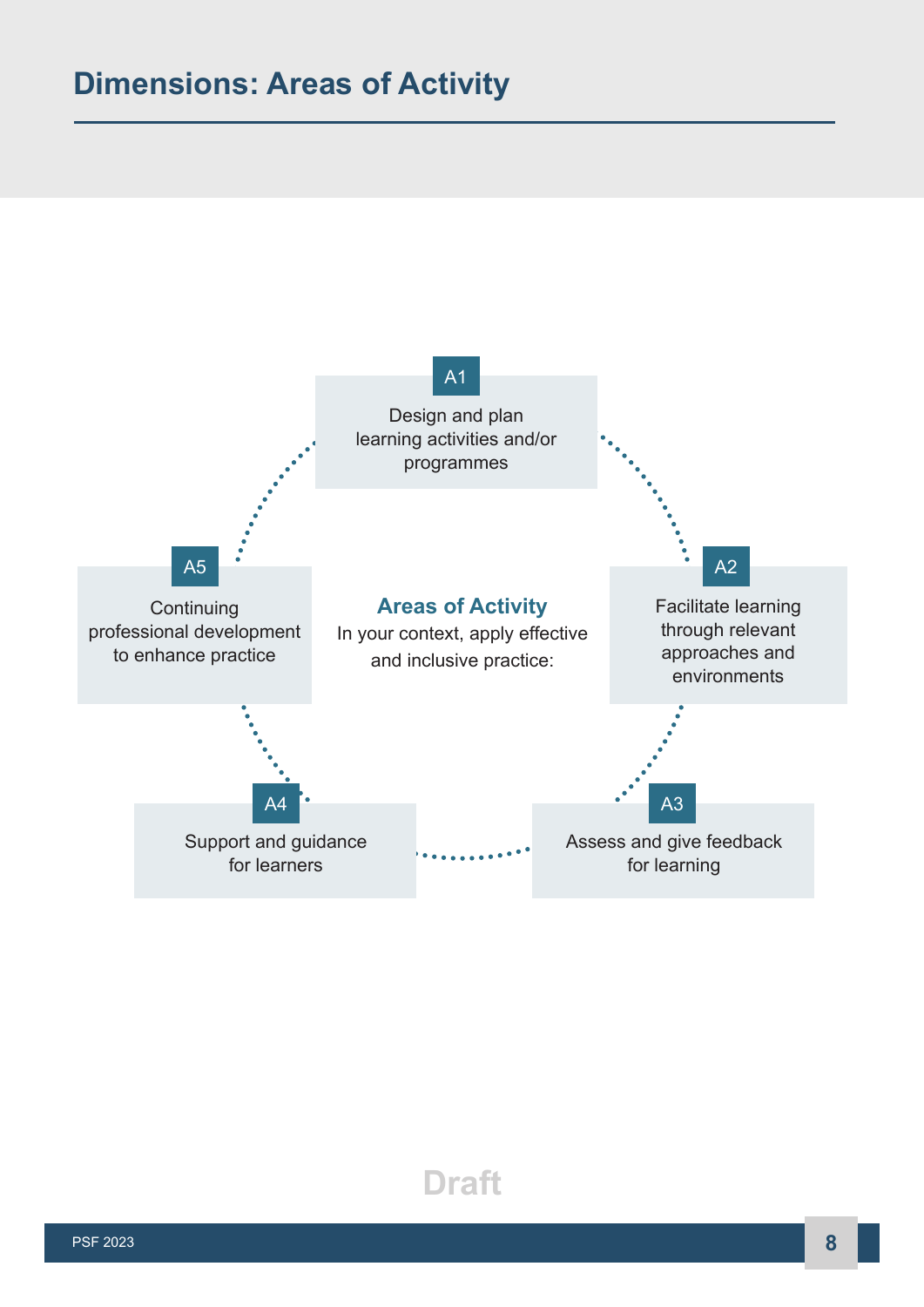# **What are Descriptors?**

The PSF Descriptors offer a set of criteria statements. These define the key characteristics of four broad categories of practice. Incorporating the Dimensions of the Framework, each Descriptor defines the extent of practice required to meet it, recognising the variety of practice and roles undertaken by professionals who teach and support learning.

#### **• Individuals**

use the Descriptors to plan their development and to evidence their practice to achieve professional recognition.

### **• Institutions**

use the Descriptors as a basis for their internal continuing professional development and recognition programmes, to inform career/progression pathways and to support talent development.

#### **• Professional organisations**

use the Descriptors as a basis for activities and recognition frameworks that support the professional development of individuals and institutions.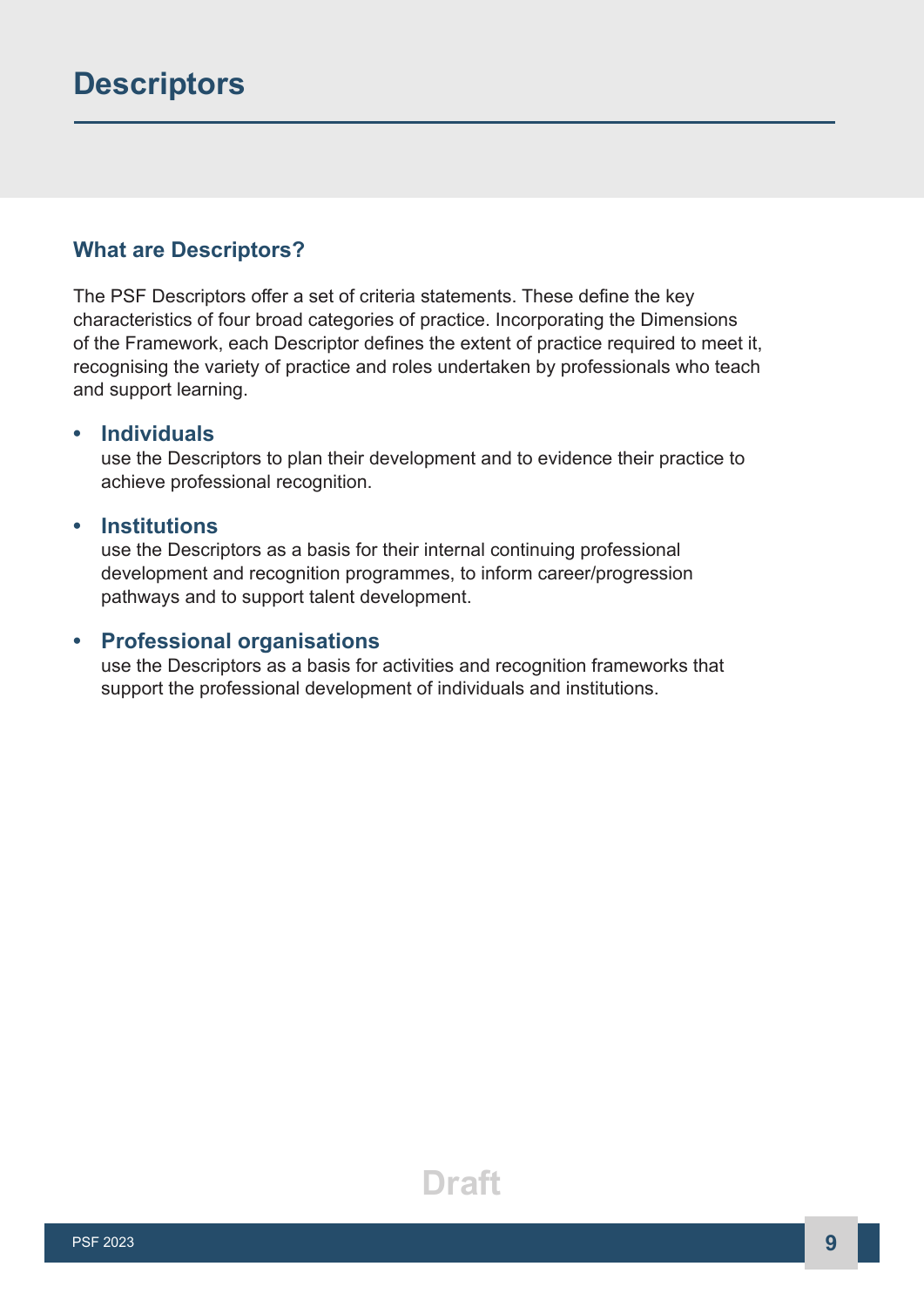# **Descriptor 1**

is suitable for individuals whose scope of practice with learners occurs within a specific set of Dimensions. Effectiveness of practice to support high quality learning is demonstrated in learners' outcomes. They are able to evidence:

| D <sub>1.1</sub>             | D <sub>1.2</sub>           | D <sub>1.3</sub>            |
|------------------------------|----------------------------|-----------------------------|
| Commitment to relevant       | Application of appropriate | Effective and inclusive     |
| <b>Professional Values,</b>  | Core Knowledge, including  | practice in at least two of |
| including at least V1 and V2 | at least K1 and K2         | the five Areas of Activity  |

Descriptor 1 aligns with Advance HE recognition as Associate Fellow

# **Descriptor 2**

is suitable for individuals whose scope of practice with learners is broad, substantive, and involves all Dimensions. Effectiveness of practice to support high quality learning is demonstrated in learners' outcomes. They are able to evidence:

| D <sub>2.1</sub>                                          | D <sub>2.2</sub>                          | D <sub>2.3</sub>                                                            |  |  |
|-----------------------------------------------------------|-------------------------------------------|-----------------------------------------------------------------------------|--|--|
| Commitment to all five<br><b>Professional Values</b>      | Application of all five Core<br>Knowledge | <b>Effective and inclusive</b><br>practice in all five Areas<br>of Activity |  |  |
| Descriptor 2 aligns with Advance HE recognition as Fellow |                                           |                                                                             |  |  |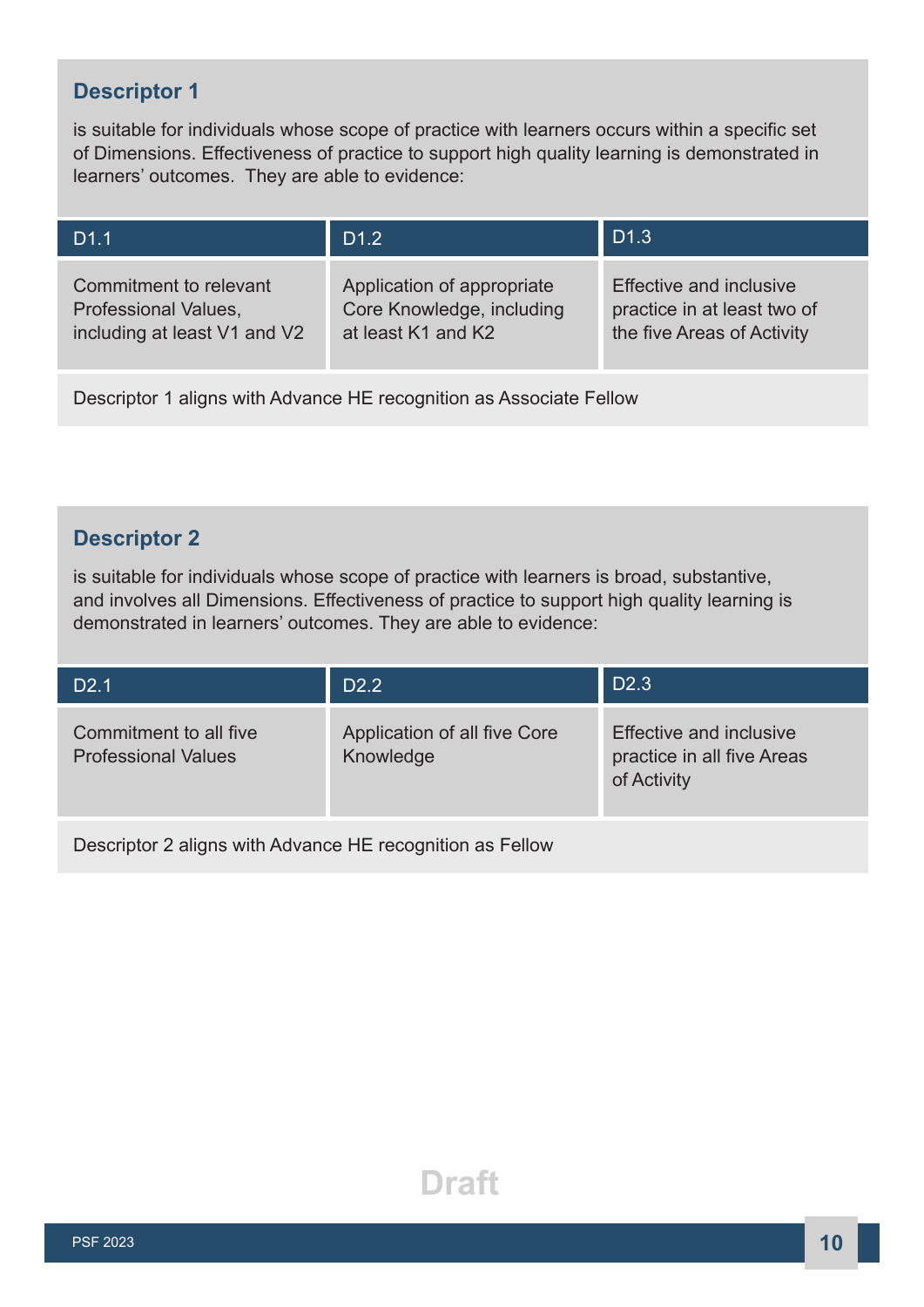# **Descriptor 3**

is suitable for individuals whose own practice provides a basis from which they lead and influence colleagues' practice in facilitating and supporting learning. Their practice is comprehensive and shows a sustained record of effectiveness. Effectiveness is demonstrated through individual practice and that of others, in support of high quality learning. They are able to evidence:

| D <sub>3.1</sub>                                                                                                                            | D <sub>3.2</sub>                                                                 | D <sub>3.3</sub>                                                                                                           |
|---------------------------------------------------------------------------------------------------------------------------------------------|----------------------------------------------------------------------------------|----------------------------------------------------------------------------------------------------------------------------|
| Sustained leadership or<br>influence on colleagues'<br>practices in facilitating and<br>supporting learning across<br>applicable Dimensions | Sustained record of effective<br>and inclusive practice across<br>all Dimensions | Application of an evidence<br>based and analytical<br>approach to leadership,<br>academic and/or<br>professional practices |

Descriptor 3 aligns with Advance HE recognition as Senior Fellow

### **Descriptor 4**

is suitable for highly experienced individuals whose practice involves a sustained record of impact in strategic leadership of high quality learning. Their sphere of influence is extensive. Effectiveness and impact are demonstrated through:

| D <sub>4.1</sub>                                                                                                                                                                                                     | D <sub>4.2</sub>                                                                                                                                                                                             | D4.3                                                                                                                             | D <sub>4.4</sub>                                                                                                                                              |
|----------------------------------------------------------------------------------------------------------------------------------------------------------------------------------------------------------------------|--------------------------------------------------------------------------------------------------------------------------------------------------------------------------------------------------------------|----------------------------------------------------------------------------------------------------------------------------------|---------------------------------------------------------------------------------------------------------------------------------------------------------------|
| Sustained record of<br>effective strategic<br>leadership of<br>practice across a<br>range of<br>Dimensions, with<br>extensive influence:<br>within, across or<br>beyond an<br>institution; or<br>across a discipline | Development and<br>implementation<br>of effective and<br>inclusive policy,<br>procedures,<br>initiatives or<br>strategies, that<br>have significantly<br>enhanced practice<br>and the learning<br>experience | Application of an<br>evidence based and<br>analytical approach<br>to leadership,<br>academic and/or<br>professional<br>practices | Commitment to,<br>and application<br>of continuing<br>professional<br>development of<br>own leadership,<br>academic and/or<br>other professional<br>practices |

Descriptor 4 aligns with Advance HE recognition as Principal Fellow

# **Draft**